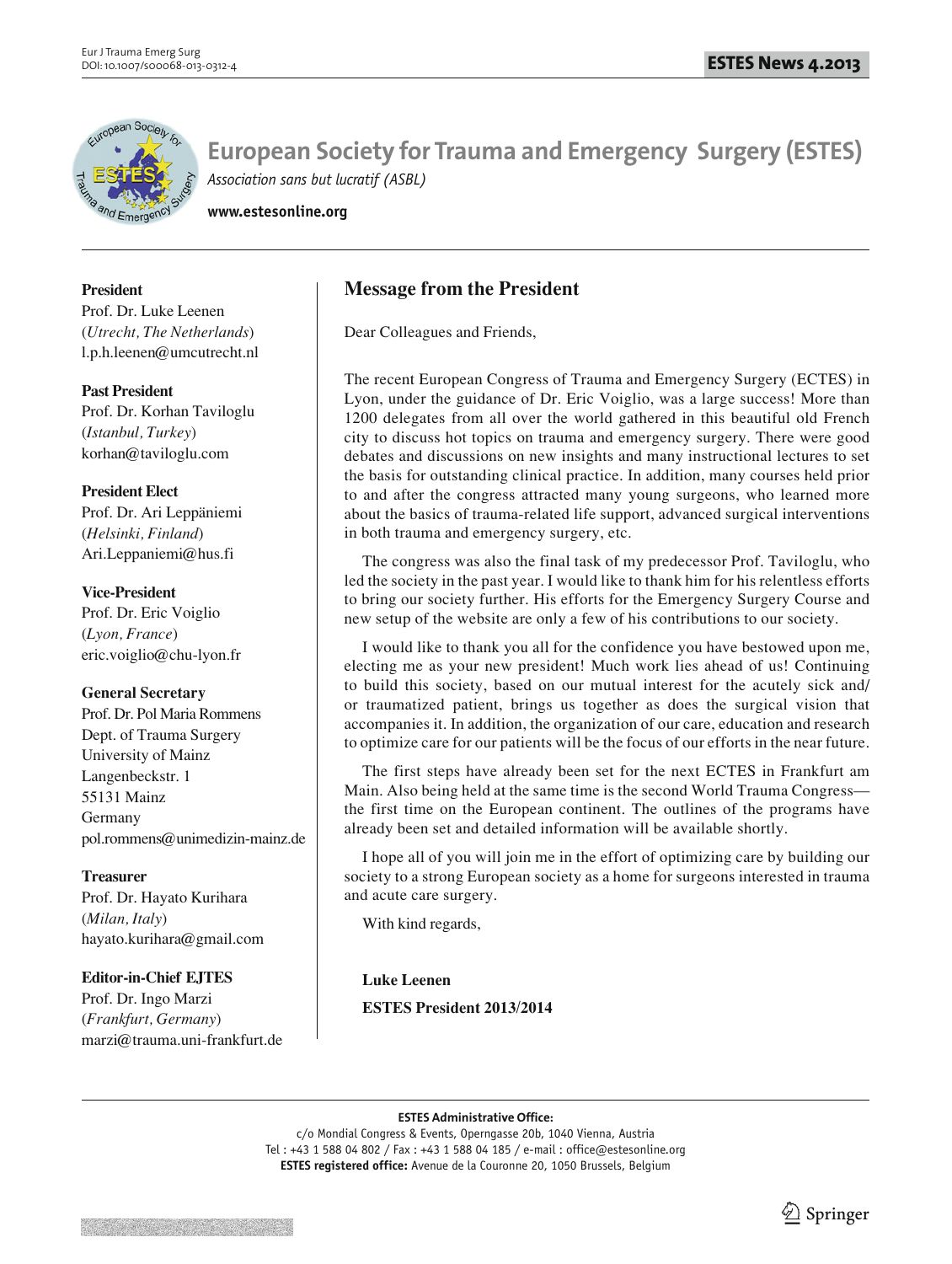

**www.estesonline.org**



Dear colleagues,

The **15th European Congress of Trauma & Emergency Surgery**, together with the **2nd World Trauma Congress** will take place in Frankfurt am Main, Germany, from **May 24 – 27, 2014**.

#### **Important dates to remember:**

| <b>Important Dates</b>                                              |                                                                                                                                                                        |  |
|---------------------------------------------------------------------|------------------------------------------------------------------------------------------------------------------------------------------------------------------------|--|
| Monday, September 2, 2013<br>Start abstract submission              | Friday, January 10, 2014<br>Notification of abstract acceptance<br>Friday, February 28, 2014<br>Deadline for early bird registration fee,<br>registration cancellation |  |
| Wednesday, November 6, 2013<br>Deadline for submission of abstracts |                                                                                                                                                                        |  |
| Monday, December 2, 2013<br>Start on-line registration              | Friday, April 25, 2014<br>End of regular fee                                                                                                                           |  |

Saturday, May 24 - Tuesday, May 27, 2014

15th European Congress of Trauma and Emergency Surgery & 2nd World Trauma Congress

#### **Abstract submission** starts on **Monday, September 2, 2013.**

All necessary information regarding topics and submission details, as well as the **Preliminary Scientific Programme** (including keynote speakers and first session details) is available online at:

http://www.ectes2014.org

Sincerely,

The ECTES 2014 & 2nd WTC Organising Team **Mondial Congress & Events Mondial GmbH & Co. KG** Operngasse 20b, 1040 Vienna, Austria **t** + 43 1 58804-114, **f** –185 ectes2014@mondial-congress.com www.estesonline.org

#### **ESTES Administrative Office:**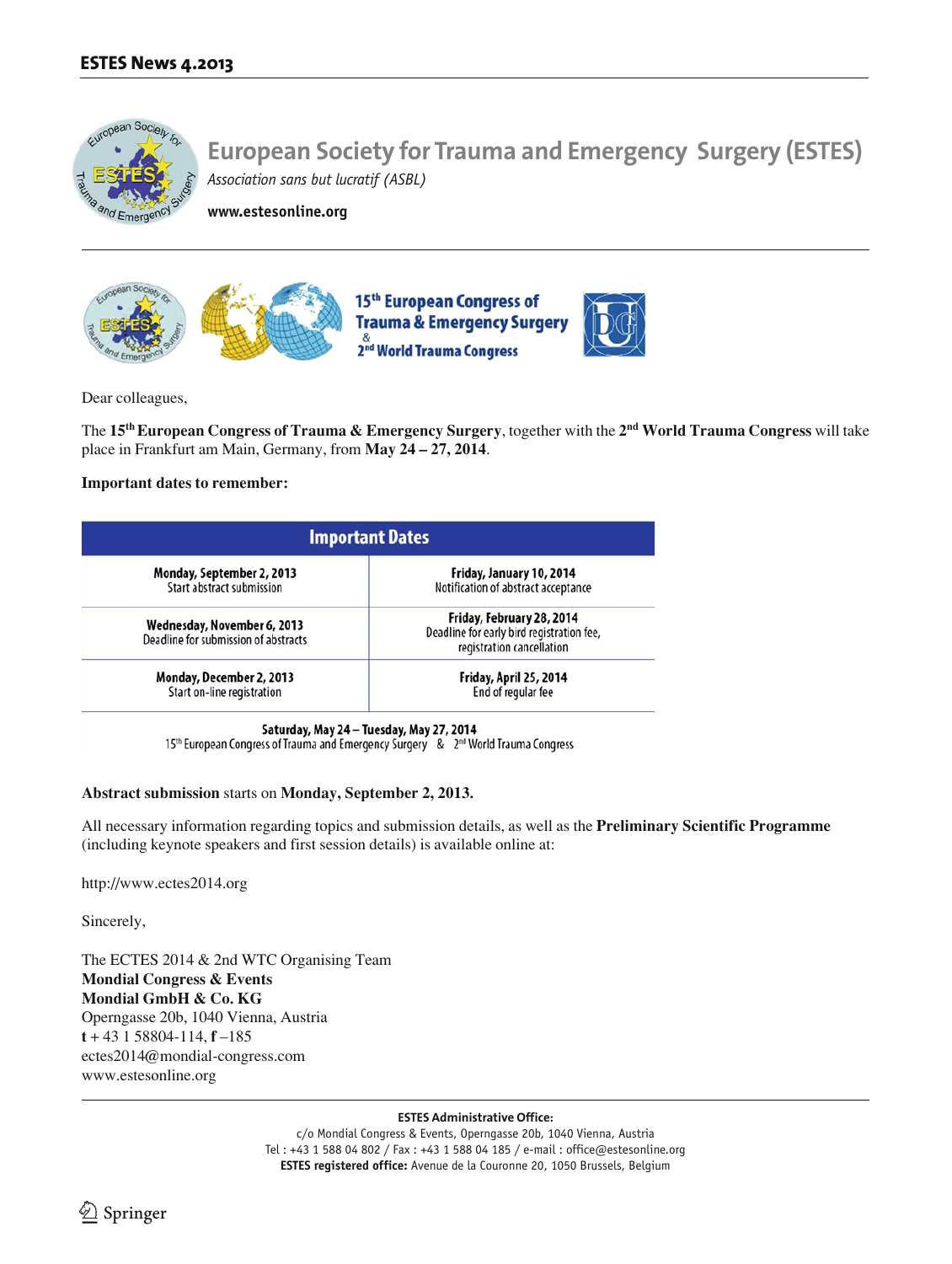

**www.estesonline.org**

# **Definitive Surgical Trauma Course following ECTES Lyon a great success!**

Under the guidance of Drs. Eric Voglio, Tina Gaarder and Kenneth Boffard, a Definitive Surgical Trauma Course which was attended by surgeons and even anesthetists from all over the world was held following the European Congress of Trauma and Emergency Surgery. The faculty from France, the Netherlands, Switzerland, Canada, and Italy made this event a true world class experience. This intensive 2.5-day course took place in the building of the École de Chirurgie in Lyon (Figure).



Based on a series of lectures in which the needs of trauma patient were defined, indications for surgical intervention were outlined and thoroughly discussed. The true international flavor and the vast experience in the room granted good and fierce discussions on when and how intervention was needed.

Core to the course are the case discussions that involved every single participant and faculty. It was nice and also thrilling to see how different cultures, but also different settings of the participants gave rise to different viewpoints; however, always coming together in a focus of the patients' needs.

After the first morning and a good French lunch, the real work started. Situated in a beautiful modern setting and outstandingly staffed and supported, the animal lab took place. In the animal lab, the participants had the opportunity to practice all possible surgical procedures, ranging from thoracotomy to pancreatic resection for trauma. Because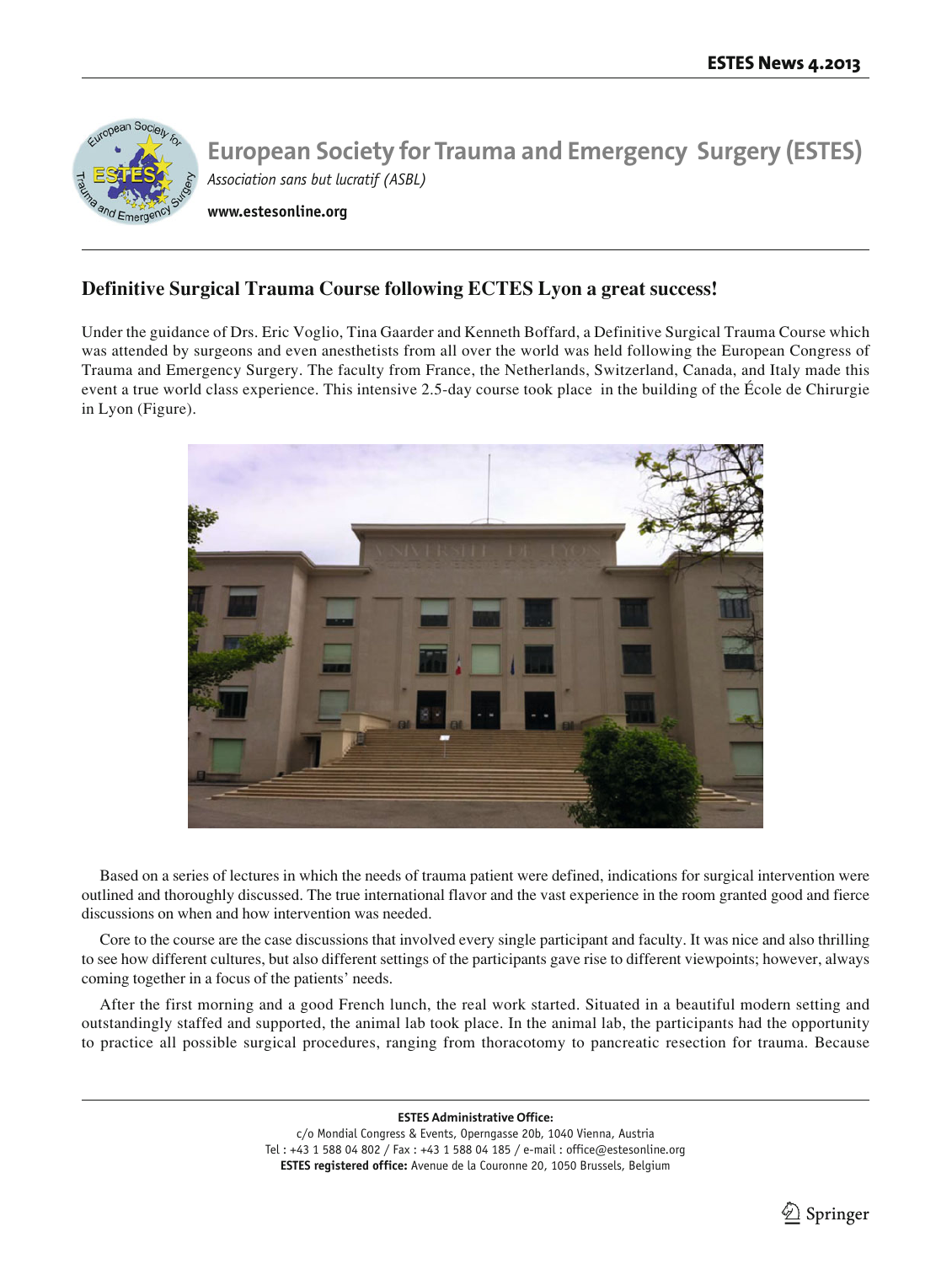

**www.estesonline.org**

of the setup, the real tension and pressure were felt by the participants and communication skills were also trained (and strained).

After a few hours of tense practice, the evening came to a close with a nice gathering in a French bistro, together with the Advanced Trauma Life Support Course which was organized in the same building. New friendships were made and old friendships were renewed in a very vivid well-organized evening.

On the second day, lectures on various challenging subjects like cardiac and lung repair, and—as the devil in disguise pelvic trauma were again discussed. The participants had obviously lost their shyness and fiercely discussed the cases that were presented. The second afternoon was in the morgue, where all the approaches were demonstrated and performed on fresh frozen (and thawed) cadavers. Both faculty and participants enormously enjoyed the possibilities of practicing complicated surgical procedures in a relaxed and safe environment.

The evening was again an opportunity to get together and enjoy a nice dinner in the inner city of Lyon. The only drawback was the fact that heavy showers resulted in some of the participants experiencing a very wet end to the evening.

On the last day, intensive care and anesthesia were the subjects, followed by a final case discussion on complex cases—a true integration of the lessons learned during the preceding days.

After a short goodbye, everybody departed Lyon with a satisfied feeling of having learned important lessons on how to care for traumatized patients. I think I can speak on behalf of the participants and faculty that we owe many thanks to the local organizer Eric and the two other leaders of the course Tina and Ken for this fantastic event.

Luke Leenen ESTES President 2013/2014

**ESTES Administrative Office:**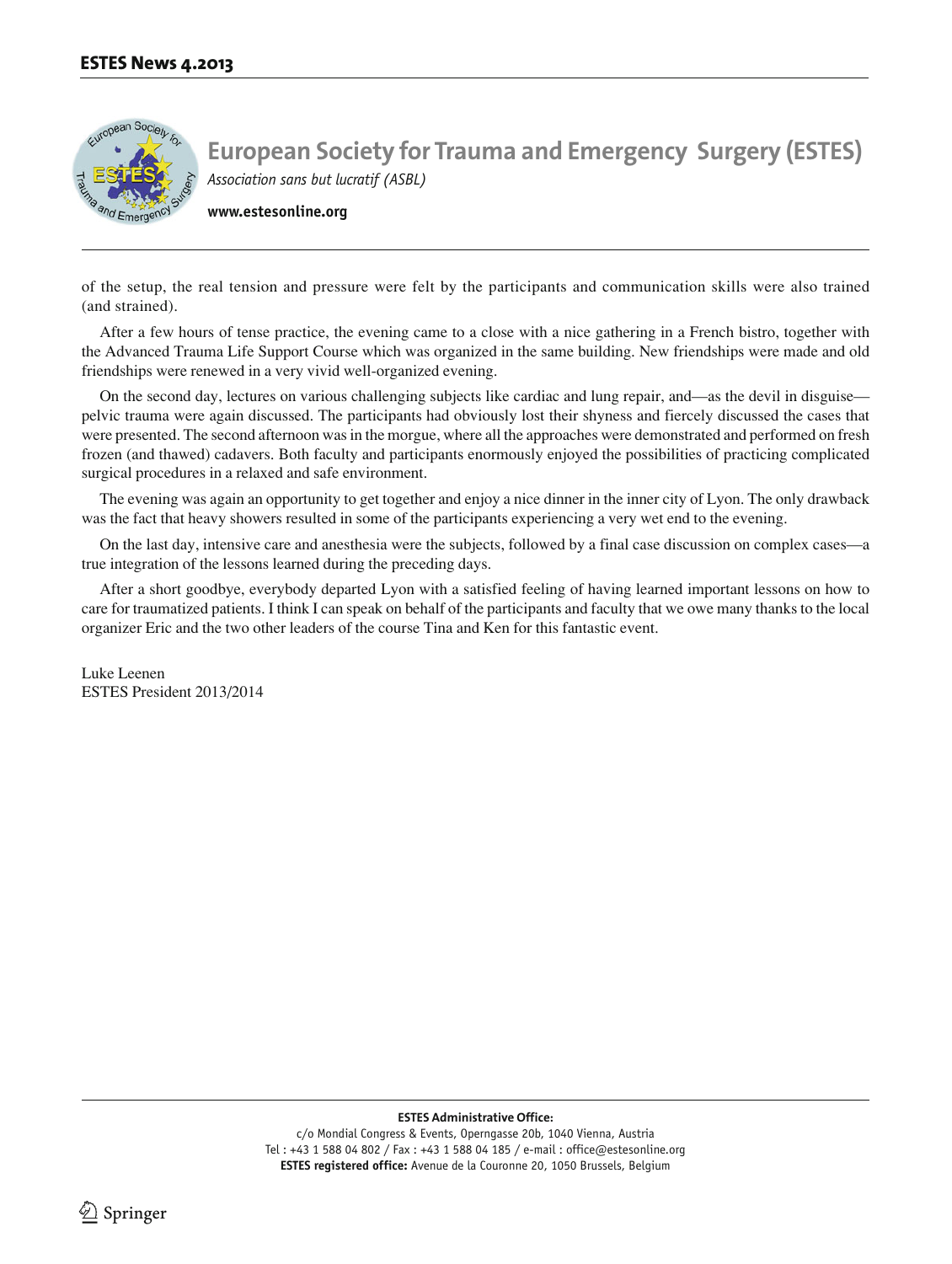

**www.estesonline.org**

# **Report of ESTES Grant Winner Dr. Hagen Andruszkow**



Dear Sir or Madam,

At first I would like to thank the ESTES Committee for the ESTES Travel Grant 2013 and the opportunity to visit this interesting congress and to present results of my current research ambitions.

The first visit to the ESTES Congress 2012 presenting merits and capabilities of helicopter emergency rescue in traumatized patients encouraged me to continue my research. Since 2009, I have been working as a resident in the Trauma Department (Prof. Dr. C. Krettek, FRACS) at the Hannover Medical School, Germany. Early in my career, I was involved in statistical and animal research projects focusing on long-term outcome after multiple trauma and experimental trauma research. My current research ambitions emphasize long-term outcome after multiple trauma and intensive care treatment of severely injured patients. In this respect, I changed to the Department of Orthopedic Trauma and Reconstructive Surgery, Aachen, Germany (Prof.

Dr. H.-C. Pape, FACS) in January 2013. With one oral presentation and two further authorships I had the chance to present our recent data from clinical research:

- 1. Pediatric Trauma O032
	- Interleukin-6 as inflammatory marker referring to multiple organ dysfunction syndrome in severely injured children
- 2. Pediatric Trauma O039A
	- Long-term outcome after isolated moderate to severe pediatric traumatic brain
- 3. Poster P073

Influence of gender on outcome polytraumatized patients with severe chest trauma

Critical questions from the audience and chairmen allowed the identification of limitations and improvements in the studies performed. Moreover, critical contributions and exchange of opinions resulted in new ideas for future projects and studies.

During the opening ceremony, the president of the ESTES (Prof. T. Taviloglu) and the president of the congress (Prof. Dr. E. Voiglio) invited all guests and introduced the key points and the aims of this congress. A recital of classic music by Prof. Pascal Roy completed a most delightful evening. Furthermore, during my stay in Lyon I had the opportunity to learn more about the traditions and traditional dishes. Our study group visited numerous restaurants and enjoyed evenings along the Rhône.

As an orthopedic trauma surgeon, I was mainly interested in skeletal trauma sessions. It was very interesting to see the research on orthopedic trauma from all over Europe. There were a wide range of topics, including complex coagulation treatment in multiple trauma patients from the USA, animal models of hypothermia from Germany, results of Focused Abdominal Sonography (FAST) in traumatized children from Israel and perceptions of pediatric trauma from Qatar.

The sessions "How I do it" were terrific lectures providing important clinical tips and strategies focusing on skeletal trauma and emergency surgery. Moreover, political discussions of experts to different topics were extremely interesting and stimulating. I would like to emphasize the session "New Technologies & Research in Visceral Trauma", which revealed interesting perceptions on current coagulation treatment in multiple traumatized patients.

**ESTES Administrative Office:**

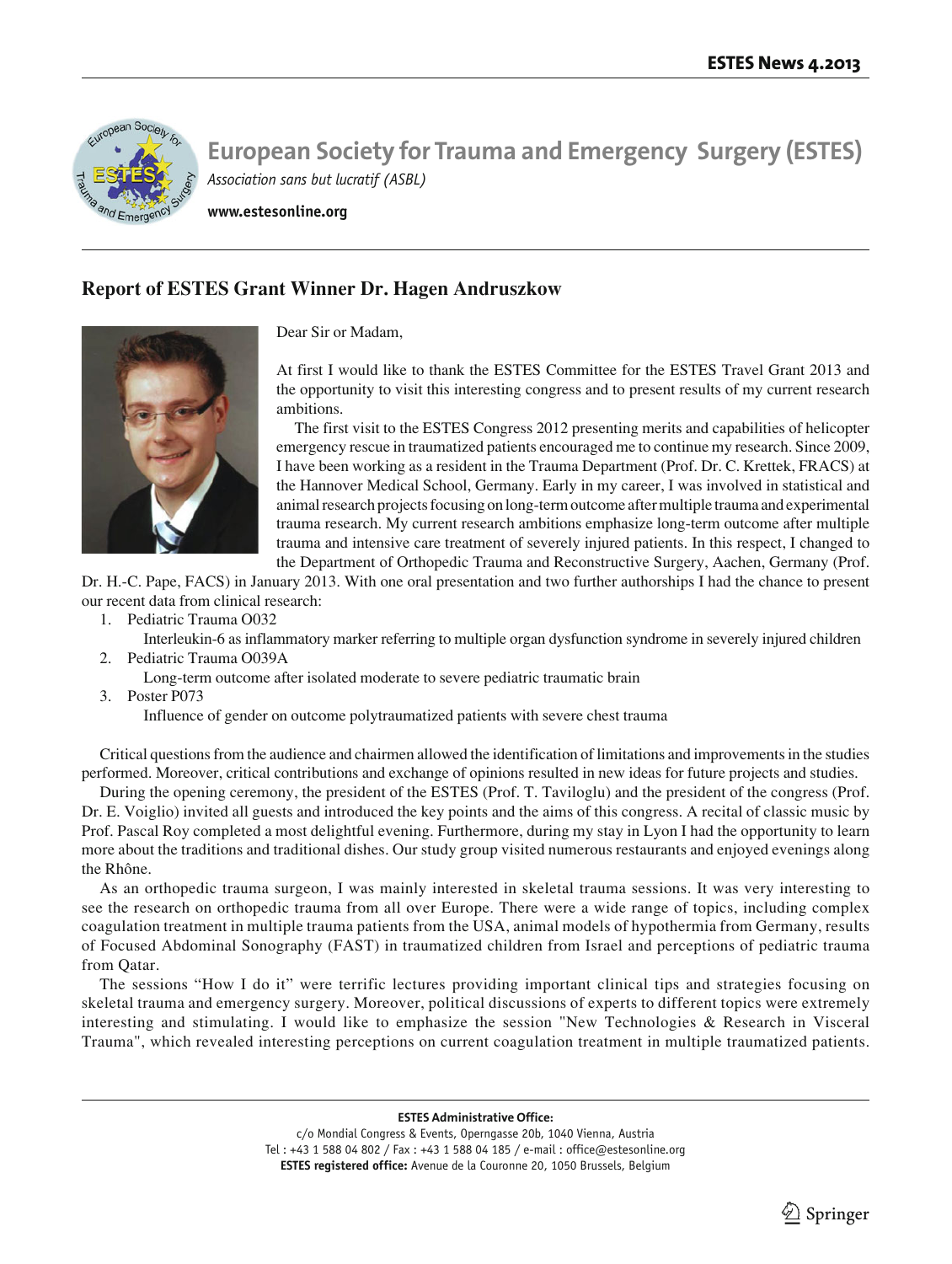

**www.estesonline.org**

This was one of my major clinical interests during my time as a resident in our intensive care unit. The contributions from experts from different European countries and the US provided various points of view and led to an animated discussions.

I would like to thank the ECTES 2013 organization committee for this successful congress and the opportunity to contribute to this conference. At the end of this congress, I decided to join ESTES as a member. I am looking forward to the next meeting in Frankfurt am Main, Germany.

Sincerely yours,

Industrial

Dr. med. Hagen Andruszkow

Resident Department for Trauma and Reconstructive Surgery (Director: Univ.-Prof. Dr. med. H.-C. Pape, FACS) University Hospital/ RWTH Aachen Germany

**This congress grant was sponsored by the Austrian Trauma Society. Thank you!**



**ESTES Administrative Office:**

c/o Mondial Congress & Events, Operngasse 20b, 1040 Vienna, Austria Tel : +43 1 588 04 802 / Fax : +43 1 588 04 185 / e-mail : office@estesonline.org **ESTES registered office:** Avenue de la Couronne 20, 1050 Brussels, Belgium

 $\lrcorner$  Springer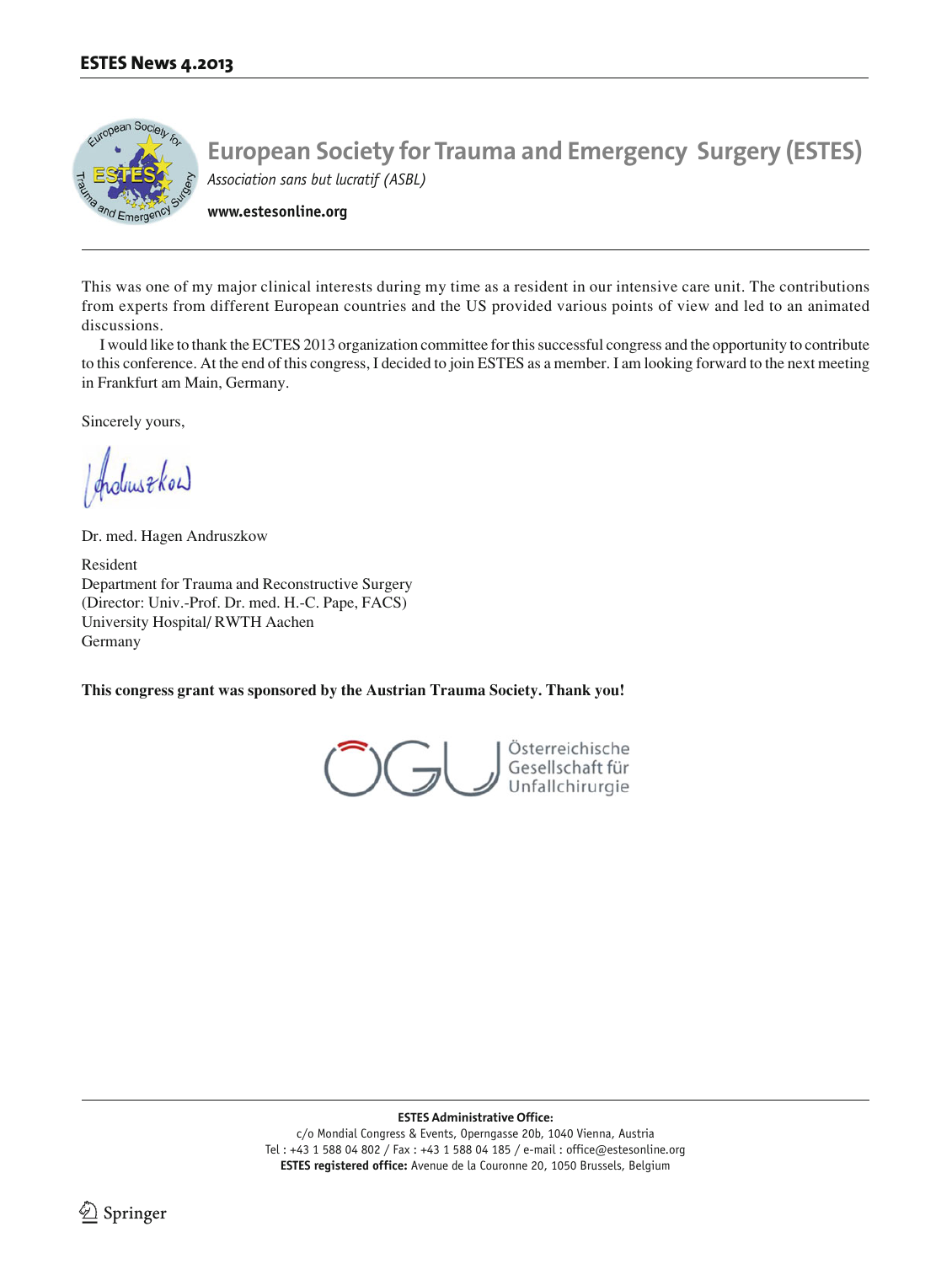

**www.estesonline.org**

## **Report of the ESTES Grant Winner Dr. Paa Ekow Hoyte-Williams**



### **Introduction**

I would like to commence my brief report by extending my sincere gratitude and appreciation to the ESTES, the president, Taviloglu Korhan, the executives and all members for this honour and opportunity offered to me in the form of a grant to participate in the 2013 congress. I assure you that even though it is an individual grant, the benefits thereof from the knowledge and experience acquired, will traverse multitudes of persons and boundaries, including both colleagues and clients.

The venue and city of the congress couldn't have been more perfect and I would like to congratulate the congress president, Voiglio Eric and the entire team for a brilliantly organized event.

#### **Experiences and Activities during the Congress**

My experience at the 14th European Congress of Trauma & Emergency Surgery is a very memorable one. The congress venue, instructions and directions were clear and precise. The punctuality, modulation and the flow of the sessions were smooth and excellent. Many of the

sessions were of great interest to me; however, the forums on road traffic injuries, hand trauma and disaster and military surgery were of particular interest because of the direct bearing on my practice as a resident in surgery in Ghana.

In the various fora I participated in, it was highly impressive and inspiring to see the attempts made at providing the ultimate standard in trauma and emergency care. This insight made me assess the level of care we are able to provide back in my country and it motivates me to think about ways in which we can achieve this desired standard as well as the role I can play to that effect.

I found the oral presentations particularly interesting, seeing what others are doing in Europe and around the world, and how they overcome some of the challenges I most frequently encounter was a great eye opener. The vast experience shared from all over the world was very stimulating in the Experts forum on "How I do it" Tips and Tricks? Indeed it is one session I would highly recommend.

There were opportunities to ask questions and interact with the experts in the various fields of trauma and emergency surgery who were always happy to share their knowledge.

I remember participating in the 12 to 12 seminar on "How to organize a mortality and morbidity meeting". The presenter admitted she was overwhelmed at the turn out. I believe many young surgeons like me are enthusiastic on running effective scientific meeting hence such fora provide the platform for answers we seek. I am vigorously discussing the imports of that meeting locally for implementation as the ideas and methodology provide more efficient ways of organizing Mortality and Morbidity meetings.

I presented a poster on a case series of severe acute Fourniers gangrene which I realised caught some attention. This was good as it provided another platform to interact with other participants where I was able to share my experience from a developing country and the efforts made to provide optimum care regardless of the limitation of resources.

The industry exhibitions was a good opportunity to see some of the state-of-the-art teaching/simulating apparatus for students and residents as well as the technological advancement in surgical apparatus. I had great discussions and hope to follow-up for future collaborations.

#### **ESTES Administrative Office:**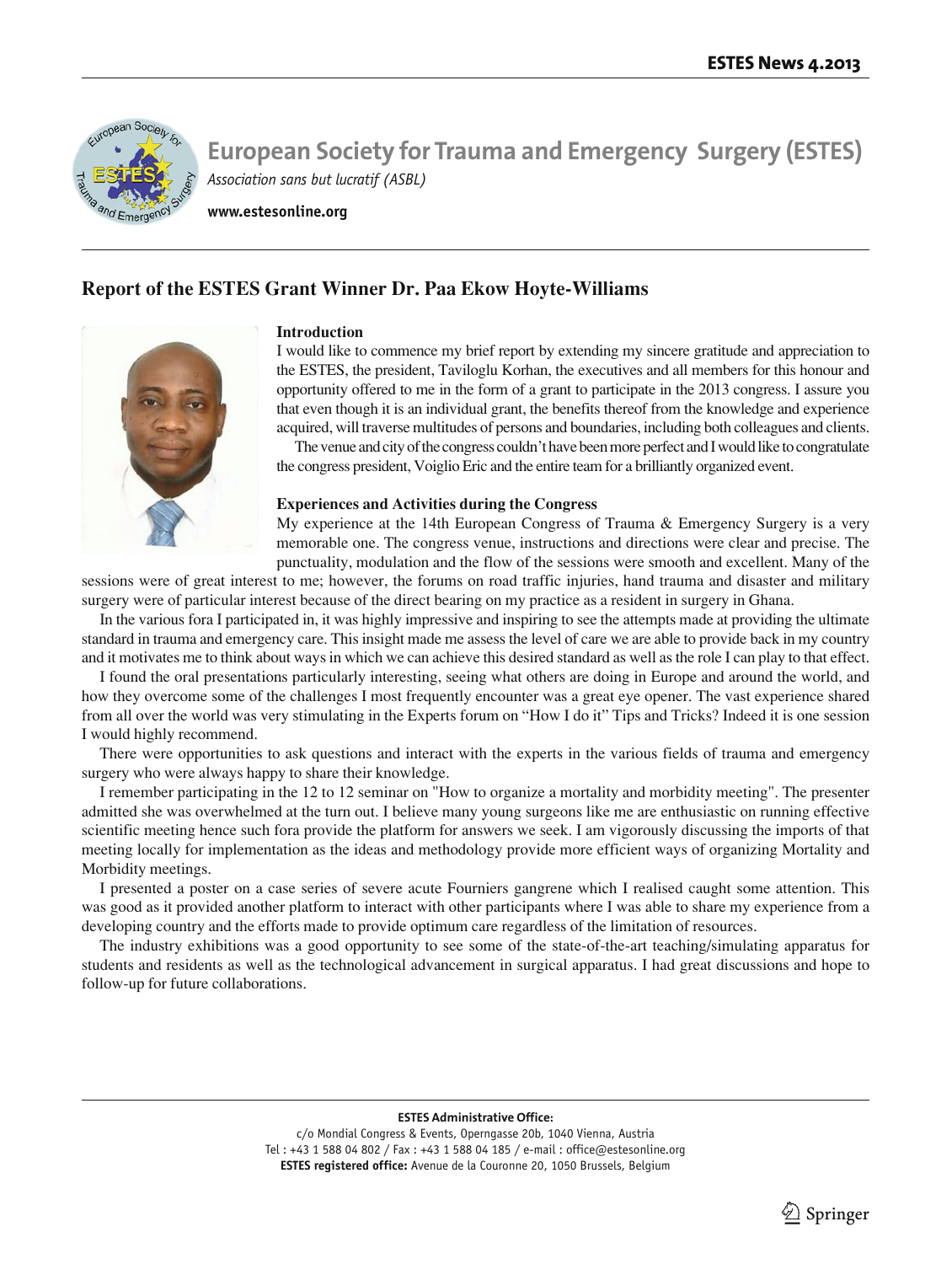

**www.estesonline.org**

#### **Experiences and Activities in My Professional Career**

I am currently a senior resident in reconstructive plastic and burns surgery. I have already had 3 years of training in surgery in general which includes rotations in all branches of surgery such as urology, plastic surgery, general surgery, trauma and orthopedics, anesthesia, neurosurgery, pediatric surgery and cardiothoracic surgery.

In the center where I am training, our unit is responsible for all emergency hand trauma cases as well as burn patients. Being the only tertiary facility in the most populated region, all major hand injuries are referred to the center. Trauma to the hand accounts for about 6–10% of all traumas presenting to the emergency unit. The other emergency we see is acute burn injuries; however the rate of emergency surgeries in these patients is low. There is twice weekly seminar presentations by residents, one day for the outpatient clinic where I see on average 30 patients, organize daily ward rounds and one grand teaching ward round once a week. Emergency duties are run bi-weekly. One day a week is scheduled for major elective surgery and another for minor elective cases.

With my experience and exposure I am able to treat a significant percentage of trauma emergencies; however, with the more severe cases I assist my consultant or pursue it under his supervision.

Not only are regular CMEs are part of my schedule, but an academic surgeon in training, I participate and sometimes lead various research projects within my unit and scope of training.

#### **Conclusion**

As it is the aim of the ESTES to promote emergency surgery and trauma surgery in general and to disseminate interest, knowledge, and quality in these fields, this grant has come to facilitate and fulfill this mission in me and it is my intention and ambition to be a leader in providing the best standard of trauma and emergency surgical care in my community and country. I am sincerely grateful to the ESTES for its contribution to the pursuance of this noble ambition.

### **This congress grant was sponsored by the German Trauma Society. Thank you!**



**ESTES Administrative Office:**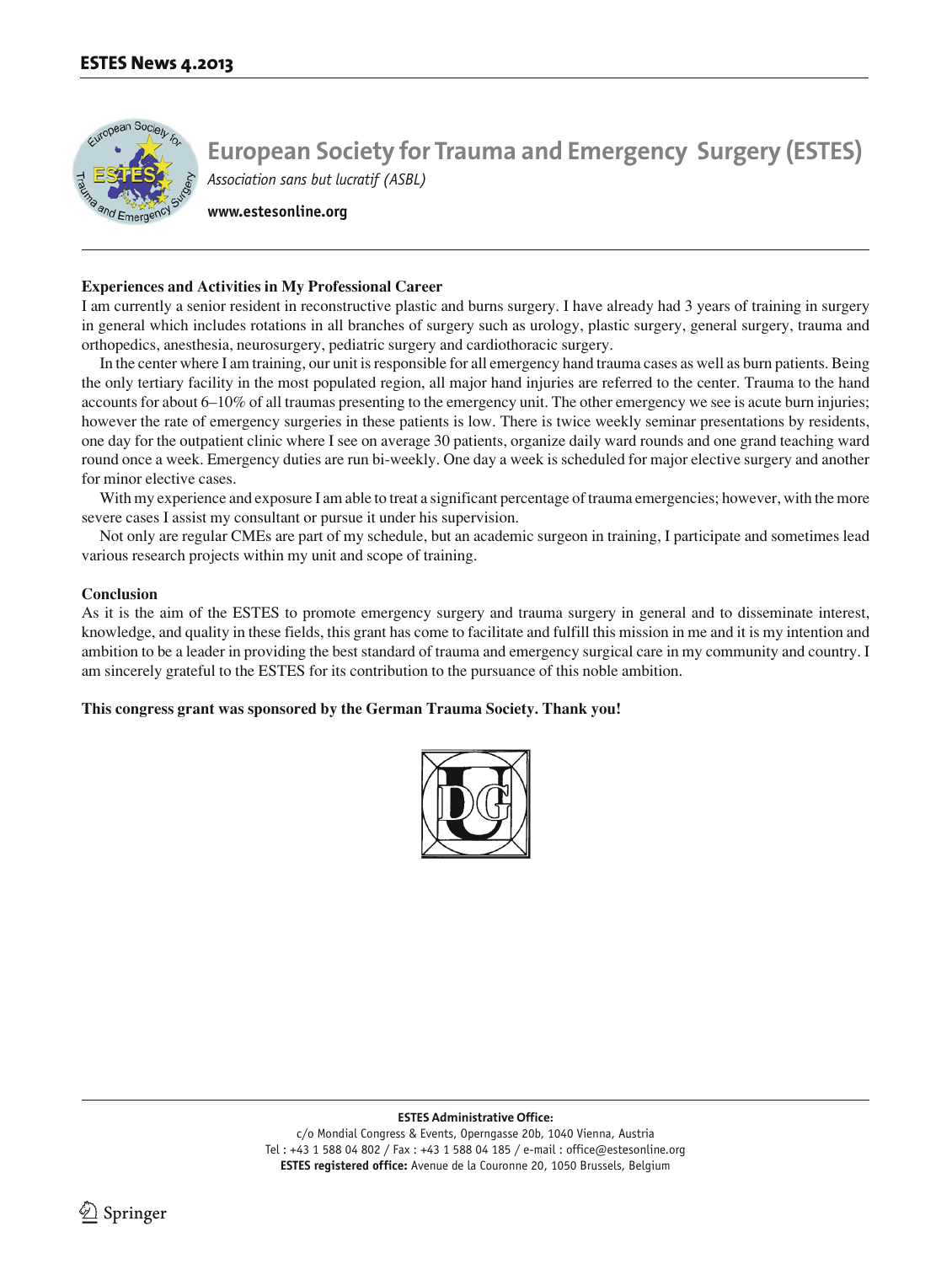

**www.estesonline.org**

# **Emergency Surgery Section Report**

### **2012/2013: Chair: H. Kurihara (Italy) - Vice chair: J. Tilsed (United Kingdom)**

The Emergency Surgery Section currently counts 368 members from 63 countries. Unfortunately many of the members did not pay the Society Membership fee—for this reason they should be cancelled from the Emergency Surgery Section.

#### **Video Platform**

From the technical point of view, J. Tilsed reported that the online video platform is ready, but there were not enough videos submitted to the Congress to form the "critical mass" needed to launch this effectively. Most of them had not been designed as "stand alone" videos and could not be published as there was no commentary—either spoken or written. It was agreed to approach the section members directly for video submissions. These should have a duration less than 10 minutes, not more than 500 MB and be identified with the ESTES logo and its Emergency Surgery Section.

#### **Emergency Surgery Section Guidelines**

H. Kurihara announced that the board of ESTES proposed the section for the production and development of guidelines for publication in the European Journal of Trauma and Emergency Surgery. The executive board of the society decided to contribute this project with a budget of 5,000 EUR. The section proposed to develop a guideline project on emergency surgery issues to be discussed among the committee members.

It has been proposed to develop Emergency Surgery Issues Guidelines through this strategy:

- Two experts will focus on each issue and will analyze independently the current state of the art.
- A preliminary document with levels of recommendation will therefore be evaluated by an Expert panel meeting.
- Key statements with Grade of recommendation followed by commentary to explain the rationale and level of evidence will be validated when 100% consensus is reached.

### **Emergency Surgery Topics and Lectures in Lyon 2013**

A summary of the lectures presented at Lyon ECTES 2013 have been listed.

### **ILC - Surgical oncologic emergencies**

- 1. Who should operate when: emergency surgeon or surgical oncologist?
- 2. Acute abdomen in the neutropenic patient
- 3. Stenting for malignant gastrointestinal obstruction
- 4. Small bowel obstruction from tumor recurrence: therapeutic options
- 5. Complications of radiotherapy: management of acute surgical problems

### **ILC - When is laparoscopy the best route?**

- 1. Small bowel emergencies and laparoscopy
- 2. Role of laparoscopy in acute colonic emergencies
- 3. Abdominal emergencies in the elderly: when laparoscopy?
- 4. Gastroduodenal emergencies and laparoscopy
- 5. Unclear abdominal pain: any role for laparoscopy?

#### **ESTES Administrative Office:**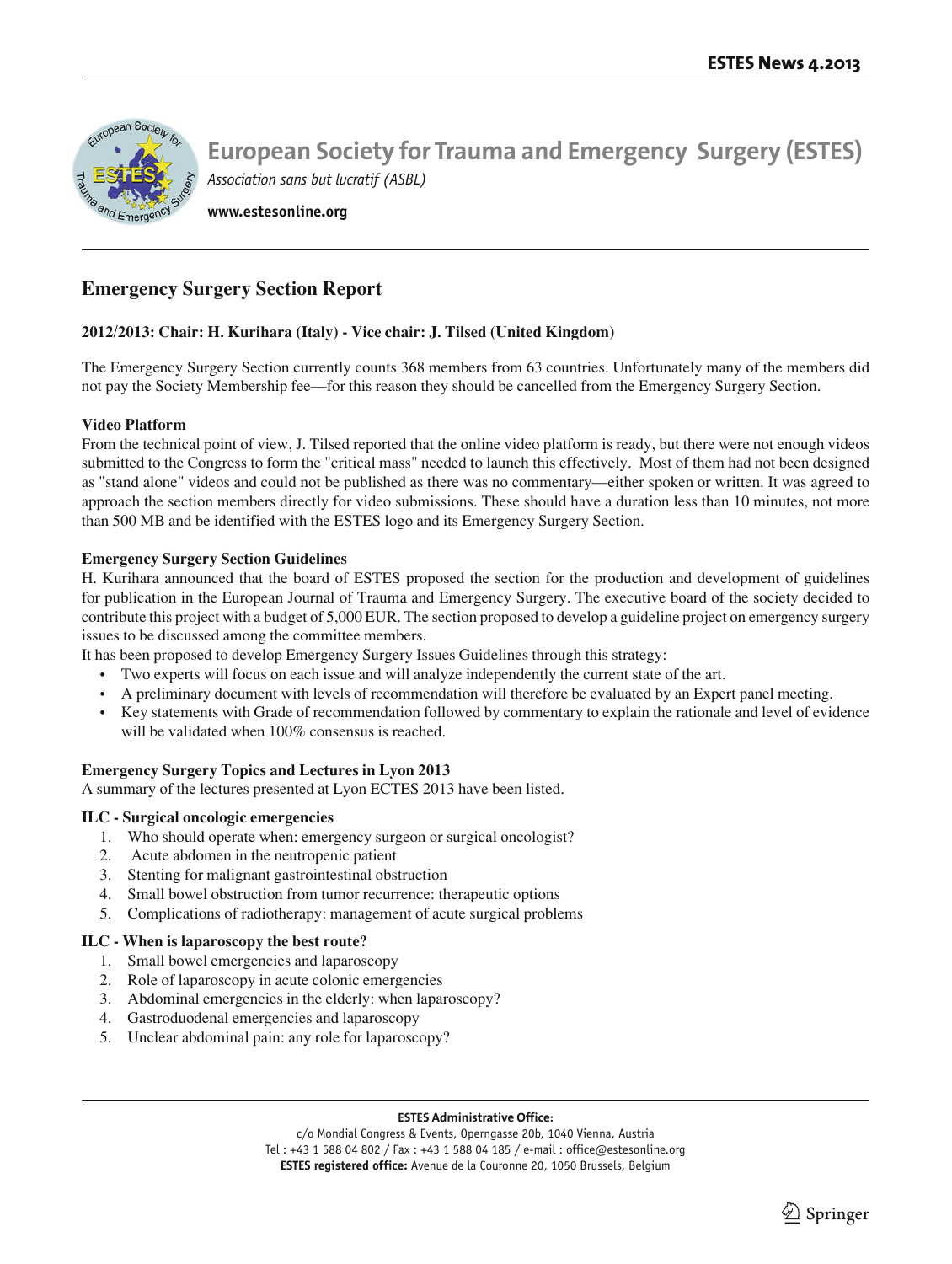

**www.estesonline.org**

#### **Key-note lectures:**

- 1. What treatments can be delayed, and for how long?
- 2. Emergency care in times of financial austerity
- 3. Bariatric surgery: complication management
- 4. Acute appendicitis: surgery or conservative treatment? Still a debate
- 5. "Spontaneous" haematoma: when conservative management is not enough
- 6. Revision abdominal surgery, how I do it?
- 7. Acute care surgery: how to maintain surgical skills? The Japanese experience
- 8. Emergency medicine and acute care surgery, who is doing what in Europe?

#### **Twelve-to-twelve lectures:**

- 1. Does training in elective one-organ surgery make you automatically an expert in emergency surgery?
- 2. How to organize a Mortality and Morbidity (M&M) meeting
- 3. When to skip the CT scan and go straight to the OR
- 4. US for the acute care surgeon: where to place the incision and how to detect complications
- 5. Postoperative care after emergency surgery; why surgeons should go to the ICU

#### **How I do it session - Clinical decisions in everyday emergency surgery**

- 1. Complicated groin hernia
- 2. Small bowel obstruction
- 3. Colonic obstruction

#### **Election of Chairman and Vice Chairman and new committee members**

The section meeting took place before the ESTES General Assembly. It was anticipated that H. Kurihara would be elected treasurer of ESTES at the General Assembly and on that assumption he left his position as Chairman of the Emergency Surgery Section. J. Tilsed, the current Vice Chair of the Section, was elected as new Chair of the section, and Andreas Shamiyeh from Austria was elected incoming Vice chair by the attending members of the Emergency Surgery Section.

L.F. dos Reis ended his duty as committee member of the Section and J. Pereira (Portugal) and H. Kurihara (Italy) were elected to the committee.

**ESTES Administrative Office:**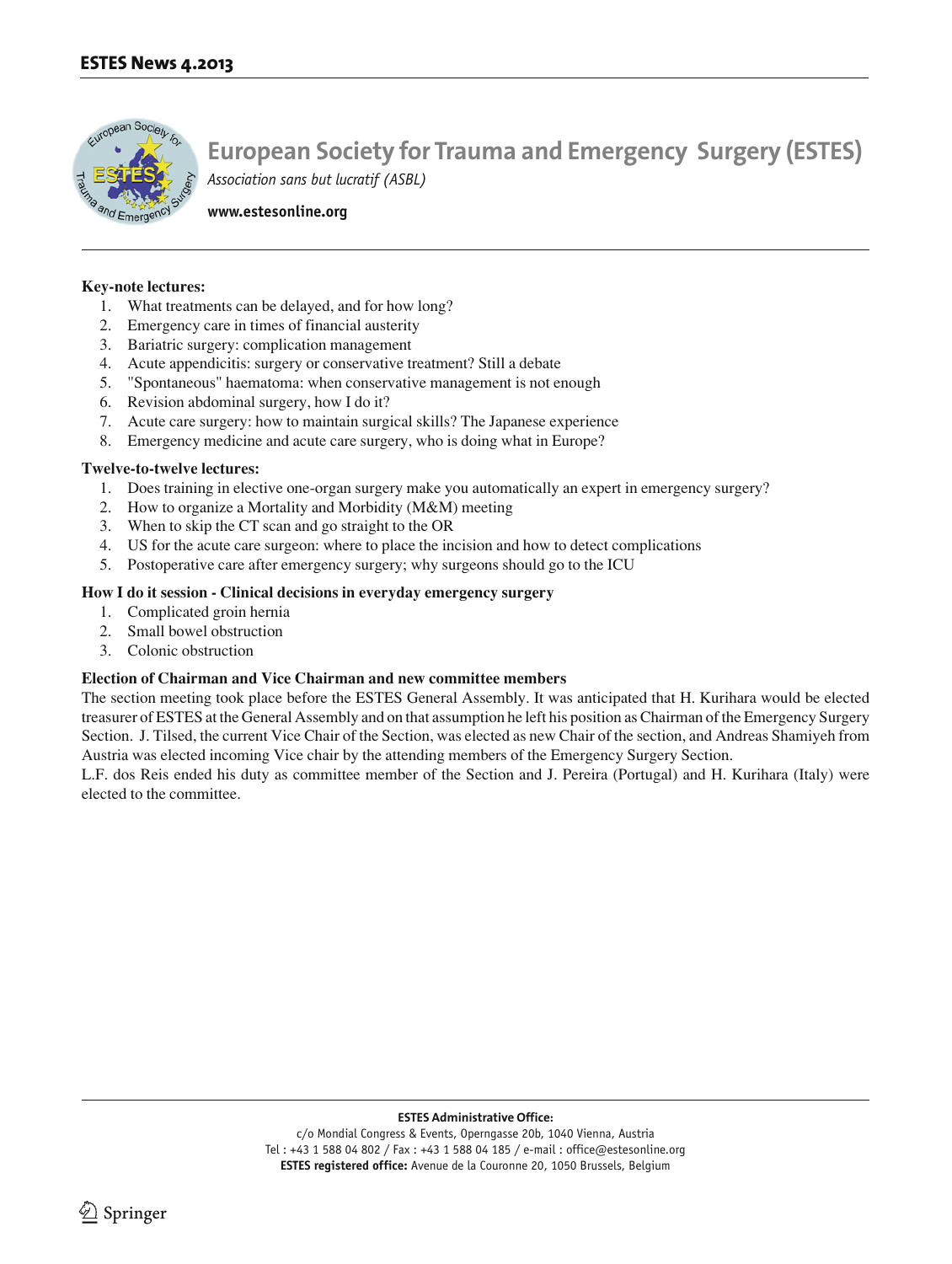

**www.estesonline.org**

The present organization of the Emergency Surgery Section is therefore the following:

| <b>Chairman</b>           | Jonathan Tilsed        | United Kingdom |
|---------------------------|------------------------|----------------|
| Vice-chairman             | Andreas Shamiyeh       | Austria        |
| <b>Committee Member 1</b> | Eric Voiglio           | France         |
| <b>Committee Member 2</b> | Diego Mariani          | Italy          |
| <b>Committee Member 3</b> | Alexandru Nicolau      | Romania        |
| <b>Committee Member 4</b> | <b>Martin Sundelof</b> | Sweden         |
| <b>Committee Member 5</b> | Isidro Martinez Casas  | Spain          |
| <b>Committee Member 6</b> | Mahir Ozmen            | Turkey         |
| <b>Committee Member 7</b> | Jorge Pereira          | Portugal       |
| <b>Committee Member 8</b> | Hayato Kurihara        | <b>Italy</b>   |

Lyon, May 6, 2013 Chair: Hayato Kurihara Vice-Chair: Jonathan Tilsed

**ESTES Administrative Office:**

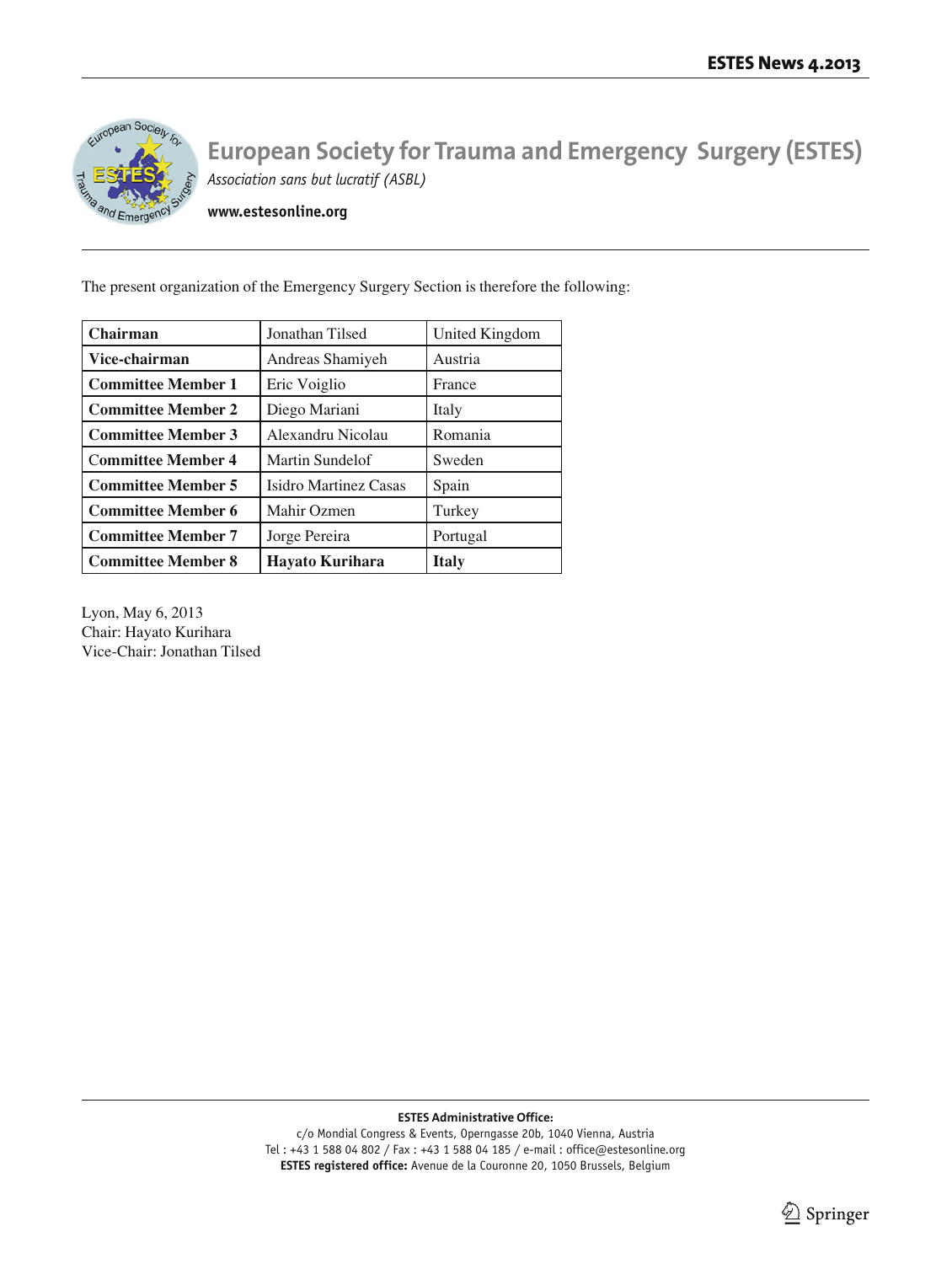

**www.estesonline.org**

## **Report of the ESTES Education Section**



At the beginning of 2013, the NATO Handbook "Pandemics and Mass Casualty Planning and Response" became available (IOS Press, Amsterdam). In all, 14 ESTES members contributed as authors, co-authors and editors. The NATO Handbook covers many specific topics on disaster management and it is the result of the 12-day NATO ASI Conference held in 2011 in Croatia under ESTES endorsement. Many topics of the Handbook address ESTES contribution in a field of Education and Training for better disaster preparedness. This first collaboration of the many experts across Europe and beyond under the auspices of NATO and ESTES shows the great potential and opportunity for future projects.

The next planned future project will be with collaboration of Croumsa society and one of the ESTES institutional societies from Non-NATO countries.

During the NATO COMED meeting in Paris (June 2013), the final version of the minimal skills needed for military surgeons deploying to NATO operations for ROLE 2 level were presented. Two ESTES members gave contributions to the NATO Military Surgery Expert Team group (Hreckovski, Gen.Poins) under the leadership of the

thoracic surgeon Teun van Egmond, Col-surgeon RNAF.

The third Slovenian-Croatian MRMI course under ESTES endorsement was held in the Slovenian Army Base in February 2013. The Croumsa and Slovenian Surgical Association together with the newly founded society Slovenian MRMI Association continue with the education project on disaster preparedness for two neighbouring states. More than 60 participants from two countries attended the course under the leadership of the international MRMI faculty.



**MRMI** course Slovenian Army Base

**ESTES Administrative Office:**

c/o Mondial Congress & Events, Operngasse 20b, 1040 Vienna, Austria Tel : +43 1 588 04 802 / Fax : +43 1 588 04 185 / e-mail : office@estesonline.org **ESTES registered office:** Avenue de la Couronne 20, 1050 Brussels, Belgium

 $\ln$  Springer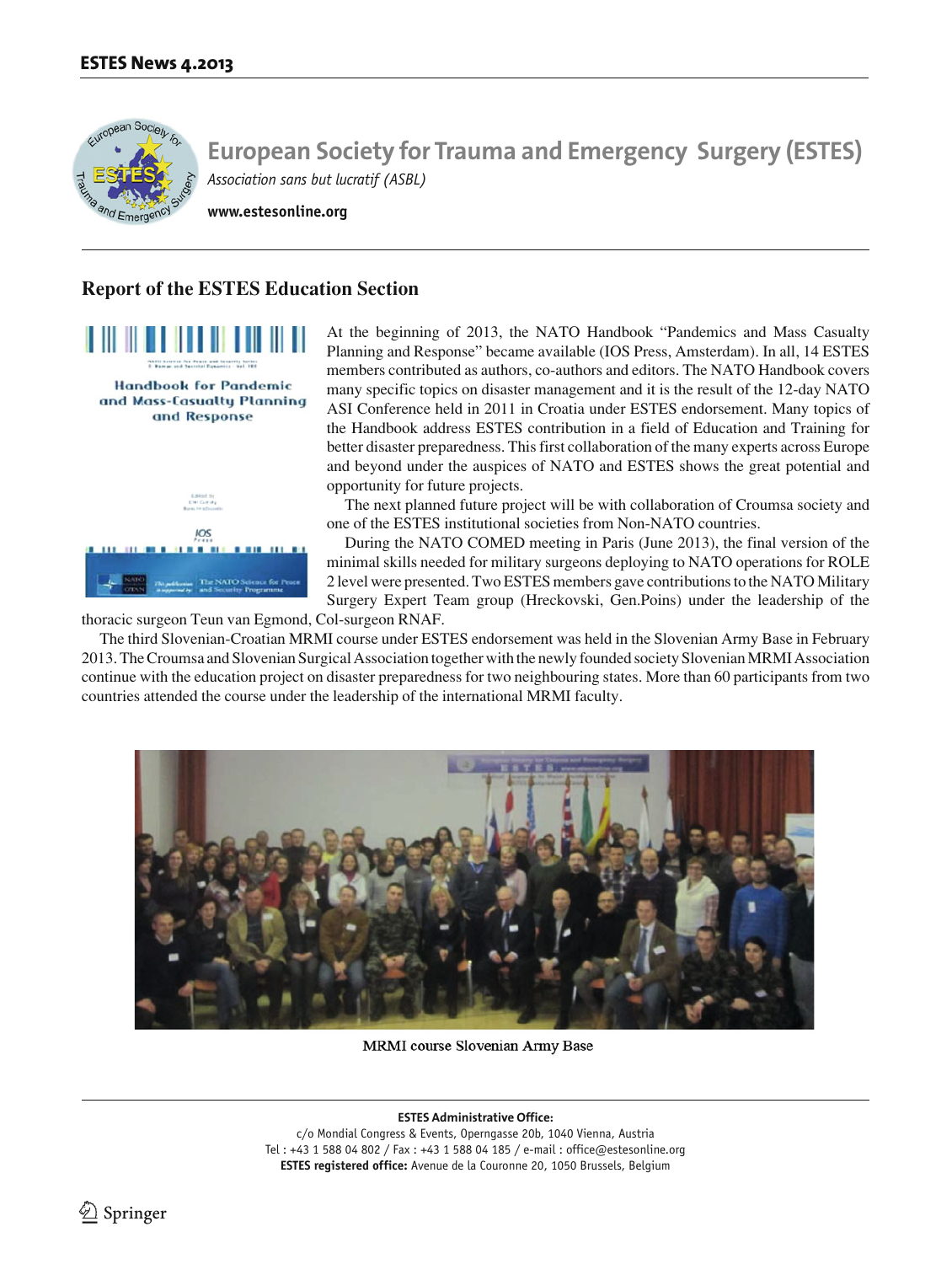

**www.estesonline.org**

ESTES is also an associated partner of a project called "Development of a European training curriculum for international crisis management" (DITAC project). A meeting of working group 2 and the general assembly of the DITAC project were held in Istanbul (March 13–15, 2013) with the active participation of seven ESTES members. The European Disaster Response Course (EDRC) will be developed within DITAC project and the plan to have it on the programme at the ESTES congress in Frankfurt am Main 2014.

During the ESTES conference in Lyon many activities were analysed in the Education Section Business meeting and in other sessions. The analyses of the first survey conducted by paramedics and a nurse group was performed under the leadership of Fabiana Cambiaghi, Christine Lennquist Montan and their colleagues.

The project "Establishing a European Nurses Network for trauma and acute care"

(Cambiaghi, Martin, Kolstadbraaten, Lodler, Varischi) was presented. The secretary of the Education Section, Prof. R. Komadina, presented an update on the European guideline for Management of bleeding and coagulopathy following major trauma. Mauro Zago, Miriam Rüsseler, et al. reported on the MUSEC course development and organisation. In the business meeting of the Education Section it was decided to support a proposal from the Disaster & Military Surgery Section on nomination of ESTES Centers of Excellence (COE) for specific education and training programmes (courses). This promotion of COE under ESTES endorsement would bring mutual benefits for local organisers, institutional societies and ESTES.

In two sessions during the congress, we discussed present trauma education and differences in training programmes and curriculums among European countries. It was proposed to publish material from these topics in a future issue of the EJTES magazine. One of the conclusions of the business meeting is that more communication of information between individual and institutional members would give us a chance to improve education and training processes and initiatives within the ESTES society. *Prehospital care in emergencies worldwide: experience from the scene* is the working title of a new book (B. Dobson, Ed.) to which many ESTES members will make contributions.

The Education Section will continue to support local national programmes in injury prevention organized by ESTES institutional societies, especially activities in the European Road Safety Charter etc. Some ESTES institutional societies (Croumsa) are already members of the European Road Safety Charter and give their contribution through injury prevention in a road safety programme under the initiative of the EU Commission. The section's proposal would be that the majority of ESTES institutional societies join the European Road Safety Charter and through various forms of education (e.g. lectures, seminars, workshops) contribute towards reducing road fatalities. This would also be a good opportunity for residents of surgery and members of the institutional societies to go public and give educational presentations. The European Road Safety Charter is a participatory platform made up of enterprises, associations, research institutions and public authorities. These actors undertake concrete actions and share their good practices in order to resolve the road safety problems that they encounter in their day-to-day environment. The objective of the Charter is to help reducing road fatalities. It has more than 2000 signatories (more information at www.erscharter.eu).

Boris Hreckovski Chairman of Education Section

#### **ESTES Administrative Office:**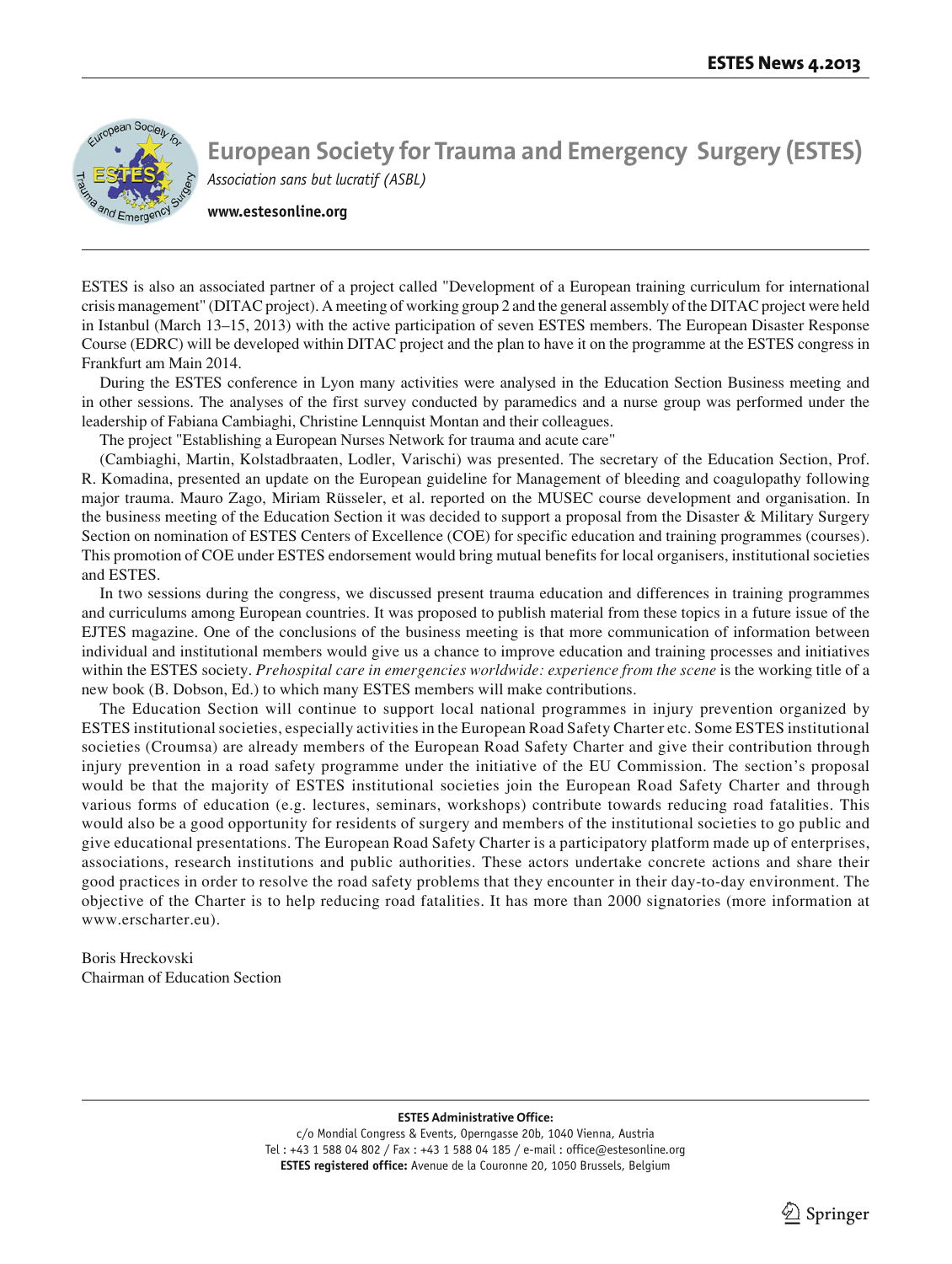

**www.estesonline.org**

# **Summary of the Visceral Trauma Section Meeting May 5, 2013, Lyon**

Regular script: Meetings notes.

Blue Script: follow up after the meeting until 11 June 2013 (read only blue if in short of time)

Section Chair: Pantelis Vassiliu from Haidari, Greece Successor of Luke Leenen who was elected to be the new president of ESTES

### **1. Suggestions for future VTS vice chair:**

- Paal Aksel Naess, Oslo, Norway
- John Louis Riddez, Karolinska, Stockholm, Sweden
- Fernando Turregano, Spain

Dr Turregano due to other responsibilities with ESTES could not accept the invitation.

The other two members accepted. They both sent their CVs which were included in the internet voting site to facilitate informed voting. Both candidates and VTS Chair met in Stockholm on May 30th. Briefing and agreement on the planned process was achieved. The voting is open for 15 days, starting from June 3. The result will be announced by the June 22. All members were invited via email to vote.

Carlos Mesquita suggested contacting the VTS committee members which are 8, according to the bylaws. This committee was inactive for a few years. He recalls that Pal Naess was a member of this committee and due to his active participation the previous years was suggested earlier to become vice-chair.

The VTS committee members were identified from the records of the VTS meetings. Those members were as follow:

2009 Committee Members: A. Nikolau, A. Leppäniemi, G. Salcedo, H. Kurihara, K. Saribeyoglou

2010 Committee Members: I. Martinez, P. Naess, R. Komadina

2009 National Representatives in VTS: Z. Rajkovic, L. Fattori, P. Patka, L. Reis

### From those

G. Salcedo was replaced since 2011 by I. Martinez.

A. Leppäniemi (President Elect), H. Kurihara (Treasurer), P. Naess (candidate Vice Chair VTS) were excluded as having current major responsibilities within ESTES.

Drs. Nikolau, Saribeyoglou, Martinez, Komadina, Rajkovic, Fattori, Patka, Reis were contacted via email on May 15.

Drs Martinez and Komadina are willing to assist but are not available for active participation as having responsibilities with other sections. Dr. Patka is unavailable and suggested Pr. Verhoftad as successor. Dr. Reis stated his availability. We have no response from the remaining members and who will be contacted again.

Stefaan Nijs, Belgium, stated his disappointment for the lack attendance and active participation. Carlos Mesquita suggested Stefaan to be the future vice chair. Stefaan denied accepting an official position, but he very strongly wants to make the section work and is willing to put effort into this. It was mentioned from the audience that more active communication between the section and the members is needed.

**ESTES Administrative Office:**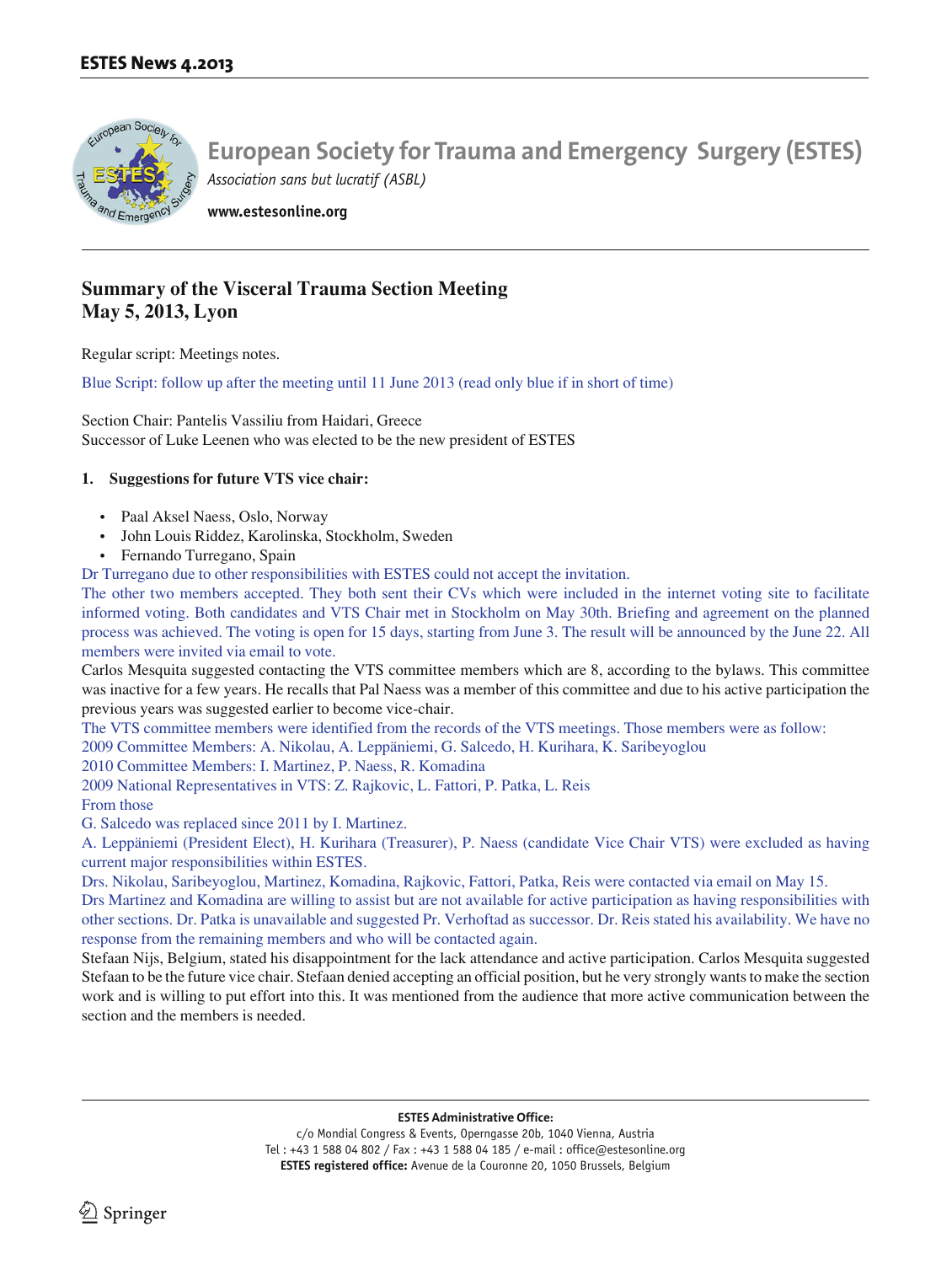

**www.estesonline.org**

#### **2. Topic suggestions for ECTES 2014:**

The following topics were suggested: Topics have to be submitted to the board by September 2013.

- Carotid artery injuries: always or never shunt?
- Intraaortic ballon occlusion instead of clamping the aorta. Vena cava balloon occlusion. Innovations
- Diffent countries, different cultures. Major duodenal trauma: When and how are you doing pyloric exclusion (Portugal). Are we doing pyloric exclusion? (Norway)
- Pancreatic trauma surgery: As complex or as simple as possible?
- Retrohepatic IVC injuries: liver isolation or atriocaval shunt?
- Operative splenic trauma: crazy enough to preserve the spleen? How?
- Primary repair of colon injuries: staple or suture? One layer or two layers?
- Preperitonal pelvic packing: how is it different from intraperitoneal?
- Splinting broken ribs: Why? When? How?
- Lung stapling: tricks of the trade
- ECMO: function, indications, practical appliance
- Which vessel do we ligate? What are the long-term and short-term consequences? Trauma surgeon vs subspecialized elective surgeon.
- Veno venous bypass around the liver: availability, technique
- How do we create a guideline in an evidence-based way
- Suggestion for quidelines development: 1. splint ribs, 2. preserve spleen
- Practical session on Tips and tricks. How do I do it? What is the outcome? (p.e. Carlos foley balon pyloric exclusion)

It would be important to know how many sessions can be organized per section. The suggestions should be ranked by value/ importance. In 2013, the VTS had a total of 21 sessions, out of which only 9 were "real" sessions. The others were guest symposia, endorsed sessions, 12-to-12 sessions or video sessions.

The common impression was that there is need for sessions that encourage members' active participation. "Young blood" surgeons should present their work. New research ideas should be highlighted.

People like case scenaria with voting tools. There should be more of them. Therefore, technical infrastructure is needed. A "poor-boy" alternative to technology would be red and green cards. The alternatives should be checked with the congress organizers.

Since then and in order to be prompt with the first deadline (May 20) and the requirements

(2 round tables, 2 keynotes) from the Frankfurt 2014 organizing committee, the following suggestion were given:

**ILC1:** How can we make Trauma surgery an attractive subspecialty?

How can we better serve the European trauma patient?

**ILC2:** Innovations: ups and downs. The youth speaks up.

**Keynote1:** Perihepatic vascular injury. Ligate vessels to safe a life. At what long-term cost?

**Keynote2:** Europe: different languages, different cultures, different economies. One entity.

An advantage or a fault? What is the common ground? How we bridge the gaps?

#### **ESTES Administrative Office:**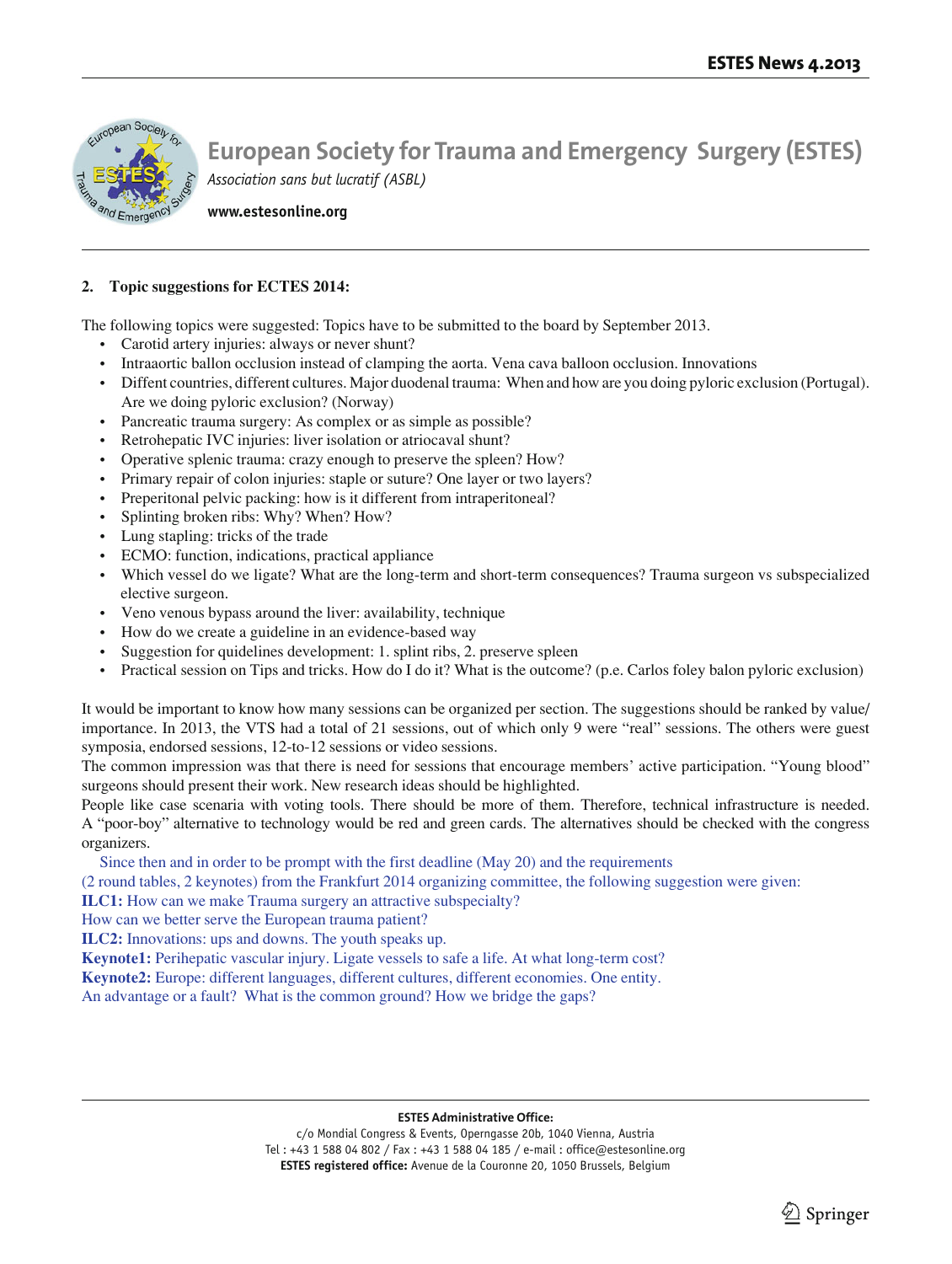

**www.estesonline.org**

#### **3. Other Business**

Why do members participate less and less? Ideas to motivate them.

E-mail to section members asking if they are still interested in being part of the section. They should be asked to somehow verify their membership and actively reply to this e-mail as a confirmation.

- To support this idea open voting through the internet was elected. Results, not only in terms of votes, but also in participation of members will be announced.
- Members should receive e-mails on a regular basis News on the section, activities, surveys etc. That way they will feel like being part of the section.
	- (Administrative office will send all members' e-mail addresses to the section chair) This was done and on this basis, as an initial step, all members were contacted for the voting.
- For example: One e-mail per month from the section to the members to increase active involvement.
- Google tools could be used for surveys (questionnaires with multiple answers) and other activities with participation. These tools were used to facilitate voting.
- Group of five to work as a team (suggestion to ESTES board as well). Creative participants are needed, not inactive observers.

Development of guidelines, from every section, on specific topics are sponsored by the board for the coming year. If this does not work, other suggestions to disseminate knowledge will be prioritized. Mobile phone game (category of applications defined as gamification = game and education) was introduced to the listeners. This found support in the audience, as an education tool is very important. The possibilities of a journal are limited, therefore new tools like this game should be developed and promoted.

As work is most effectively done in small groups, working groups of 5 persons should be formed. Our members should be motivated to work in small groups of common interest to present problems encountered in their effort to serve trauma patients. A delegate is a title with content, they should present the needs of their country and challenge for solutions. The section officers should evaluate and offer applicable solutions. Working people wanted!

We are aware that all the above are inked ideas, which can only become practice through active participation. This would be fun for all. Let's play.

Best wishes, Pantelis Vassiliu Pant\_greek@hotmail.com Visceral Trauma Section Chair June 11, 2012

**ESTES Administrative Office:**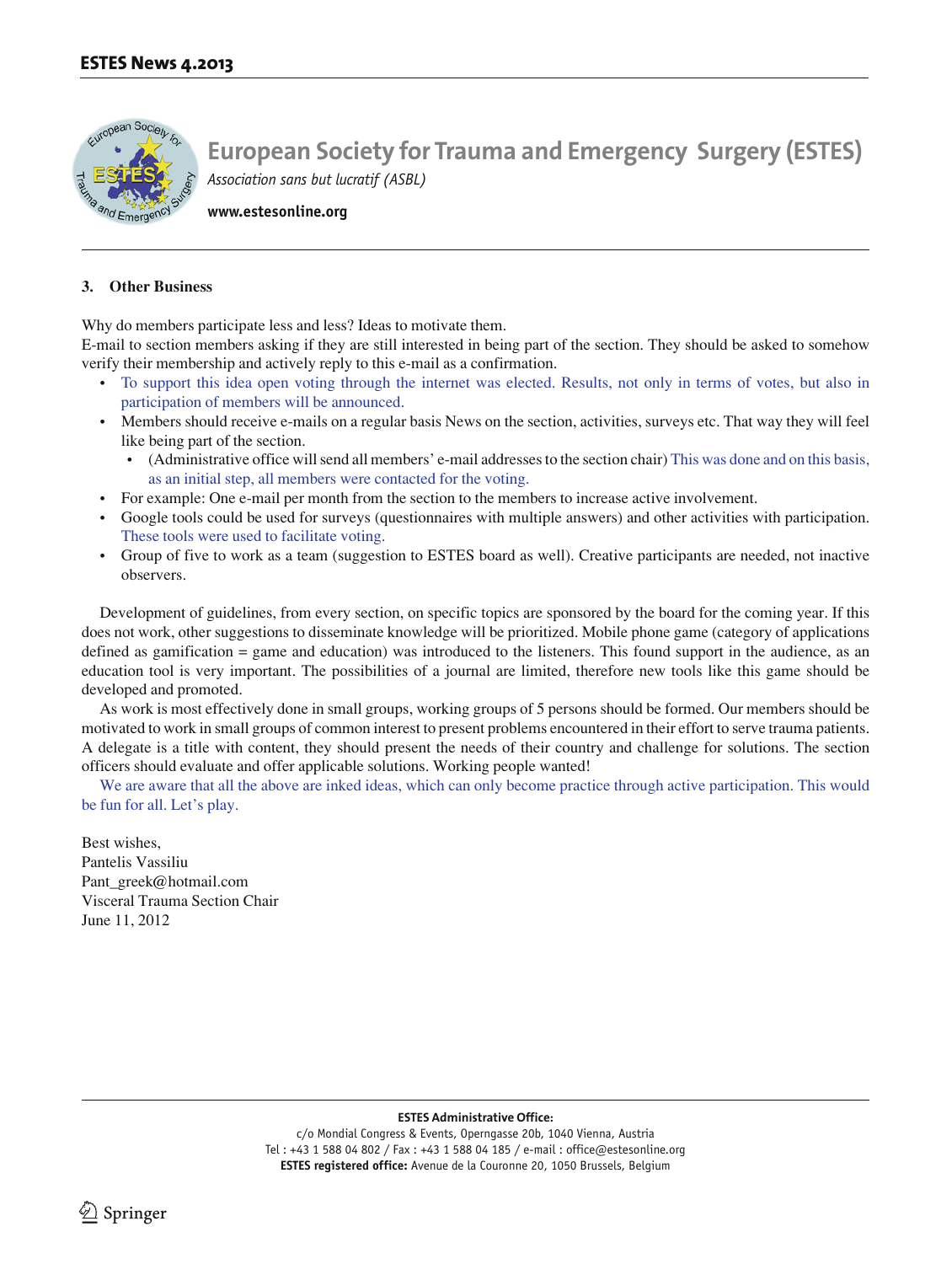

**www.estesonline.org**

## **Report**

# **Fourth International Symposium of Orthopedic Surgery and Trauma, Mostar, Bosnia and Herzegovina (April 25–27, 2013)**

The Fourth International Symposium of Orthopedic Surgery and Trauma ("Contemporary approach to topics in orthopedics") was held in Mostar, Bosnia and Herzegovina (April 25–27, 2013). It was two-day symposium discussing contemporary topics in adult and pediatric orthopedic surgery and traumatology, revision surgery, sports medicine and arthroscopy, epidemiology of diseases, organization of health services and clinical research. The symposium was intended for specialists and residents in orthopedic surgery and trauma, medical students, students of the faculty of health studies and nurses/technicians. The aim of the meeting is to pass the knowledge of experts to other colleagues, residents in orthopedics and traumatology in Bosnia and Herzegovina.

The symposium was organized as part of meeting called "Days of BH-USA Academy of Sciences and Arts (BHAAAS)" and the organizers were the Bosnian-Herzegovinian American Academy of Arts and Sciences (BHAAAS), the Orthopaedic and Traumatology Association of Bosnia and Herzegovina, the University Hospital Mostar, and RMC 'Dr. Safet Mujic' Mostar.

Throughout the conference various sessions were held, including discussions on the following scientific areas: orthopedic surgery and therapy, pediatric orthopedics, hip and knee arthroplasty and revision surgery, arthroscopy and sport medicine. In total there were more than 40 presentations with discussions after each session (orthopedics, traumatology, arthroscopy/ general part). During one symposium there were round tables on various topics with extremely valuable discussions and participation. The participants came from Bosnia and Herzegovina, Croatia, USA, Egypt and Qatar.

Prof. Dr. Ismet Gavrankapetanovic National Delegate of the Bosnian Trauma Society



#### **ESTES Administrative Office:**